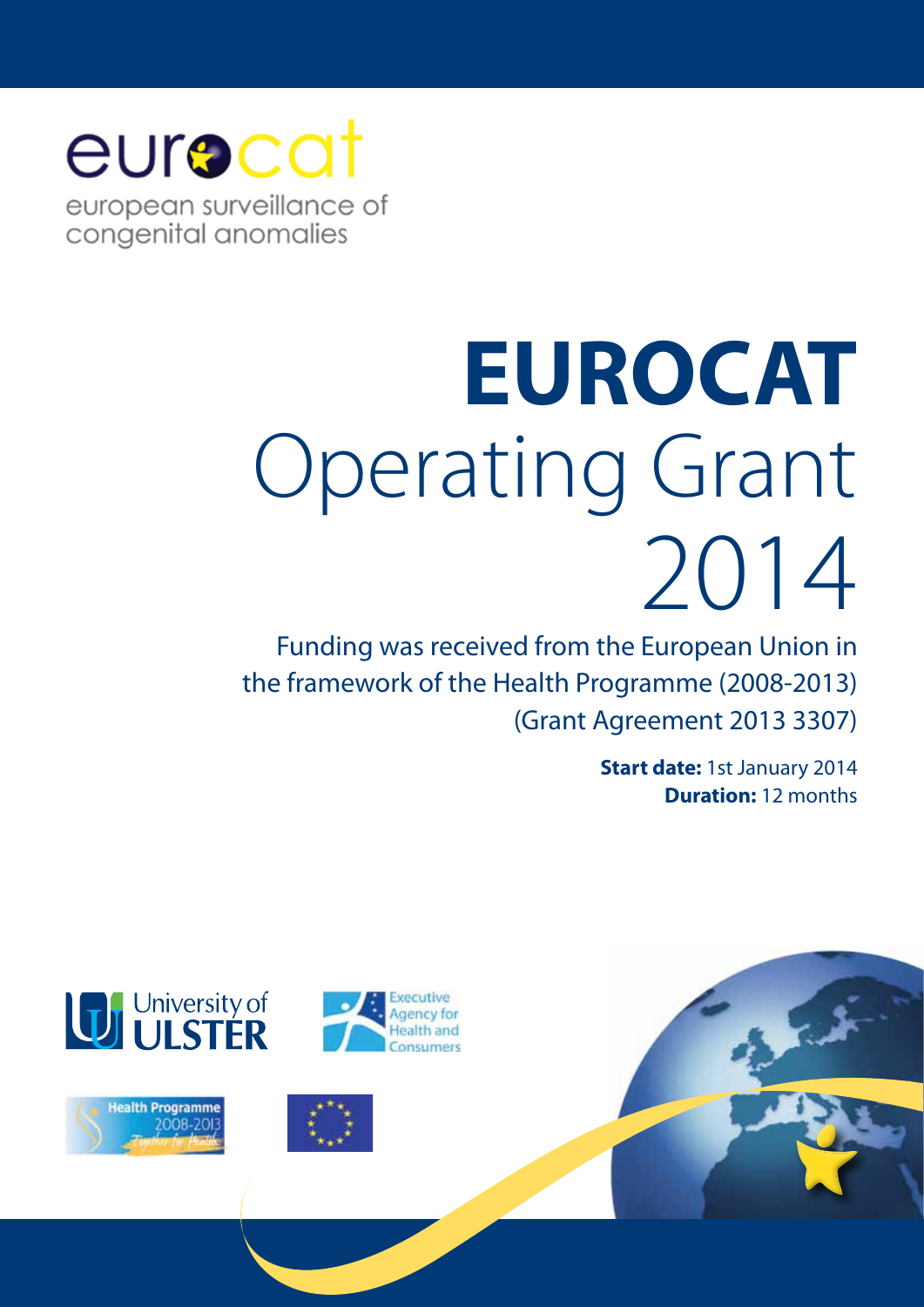## BACKGROUND

EUROCAT, in existence since 1979, is a European network of geographically defined population-based registries (representing the unselected experience of all who live in the population) for epidemiologic surveillance of congenital anomalies (CA). EUROCAT currently surveys over 1.7 million births per year in Europe (31% of the EU birth population), via 37 registries in 21 countries. Through the network of high quality multiple source population-based CA registries ascertaining live births, still births/fetal deaths, and terminations of pregnancy following prenatal diagnosis of CA, EUROCAT enables provision and dissemination of accessible and updated epidemiological information, including prevalence, prenatal diagnosis and perinatal mortality data, and the pooling of population-based data on monogenic syndromes and rare chromosomal abnormalities. EUROCAT member registries send anonymised individual case data or summary data to a EUROCAT Central Database (ECD) at EUROCAT Central Registry (University of Ulster, UK), also a WHO Collaborating Centre for the Surveillance of CA.

Congenital Anomalies (CA) are a major cause of perinatal mortality, childhood morbidity and disability, with a total prevalence of 2.5% of births in the EU each year. Most CA are Rare Diseases (RD) (<5 per 10,000 population). The live birth prevalence of rare CA in 2010 was 96.2 per 10,000 births, extrapolating to approx 4.7M affected persons in the EU, 12-15% of the total estimated persons affected by RD.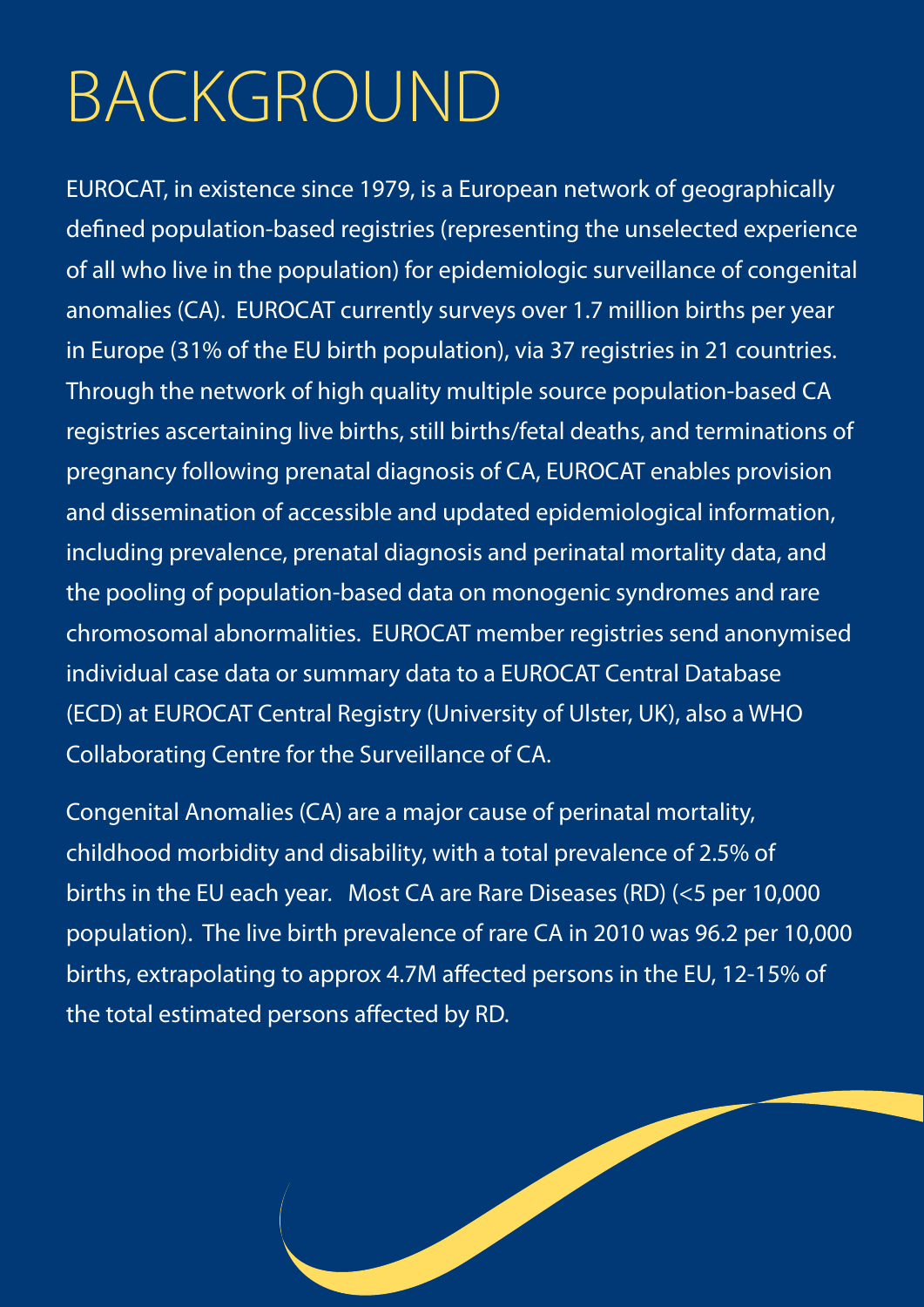## **EUROCAT' s** mission...

is to support the primary prevention of CA and the provision of appropriate services to pregnant women, affected children and their families by the ongoing collection, analysis, interpretation and dissemination of populationbased epidemiologic data. Epidemiologic surveillance should reduce teratogenic risks preconceptionally and in early pregnancy, inform policies and interventions in order to secure high quality diagnostics, treatment and counseling and to reduce the size of, and inequalities in, the public health burden of CA.

• EUROCAT aims to provide essential up to date comprehensive epidemiologic information on prevalence of CA in Europe. The EUROCAT website allows visitors to interrogate anonymous aggregate prevalence data (updated biannually), by registry, year and 89 CA subgroups of interest ie. Spina bifida, Down syndrome.

During the 2014 Operating Grant EUROCAT will conduct core database related activities:

- transmission of birth year 2012 CA data from all full and associate member registries (deadlines Feb 15 2014, October 15, 2014)
- validate data and update the ECD to include birth year 2012
- update prevalence, perinatal mortality, and prenatal diagnosis tables on website, to include 2012 data, in March and November 2014; after reception of the data at the biannual deadlines
- provide updated Data Quality Indicators
- provide updated descriptions of registries on the website
- monitor implementation of EUROCAT Guide 1.4 for registration of cases born from 1st January 2013
- provide technical support to registries in use of EUROCAT Data Management Program (EDMP)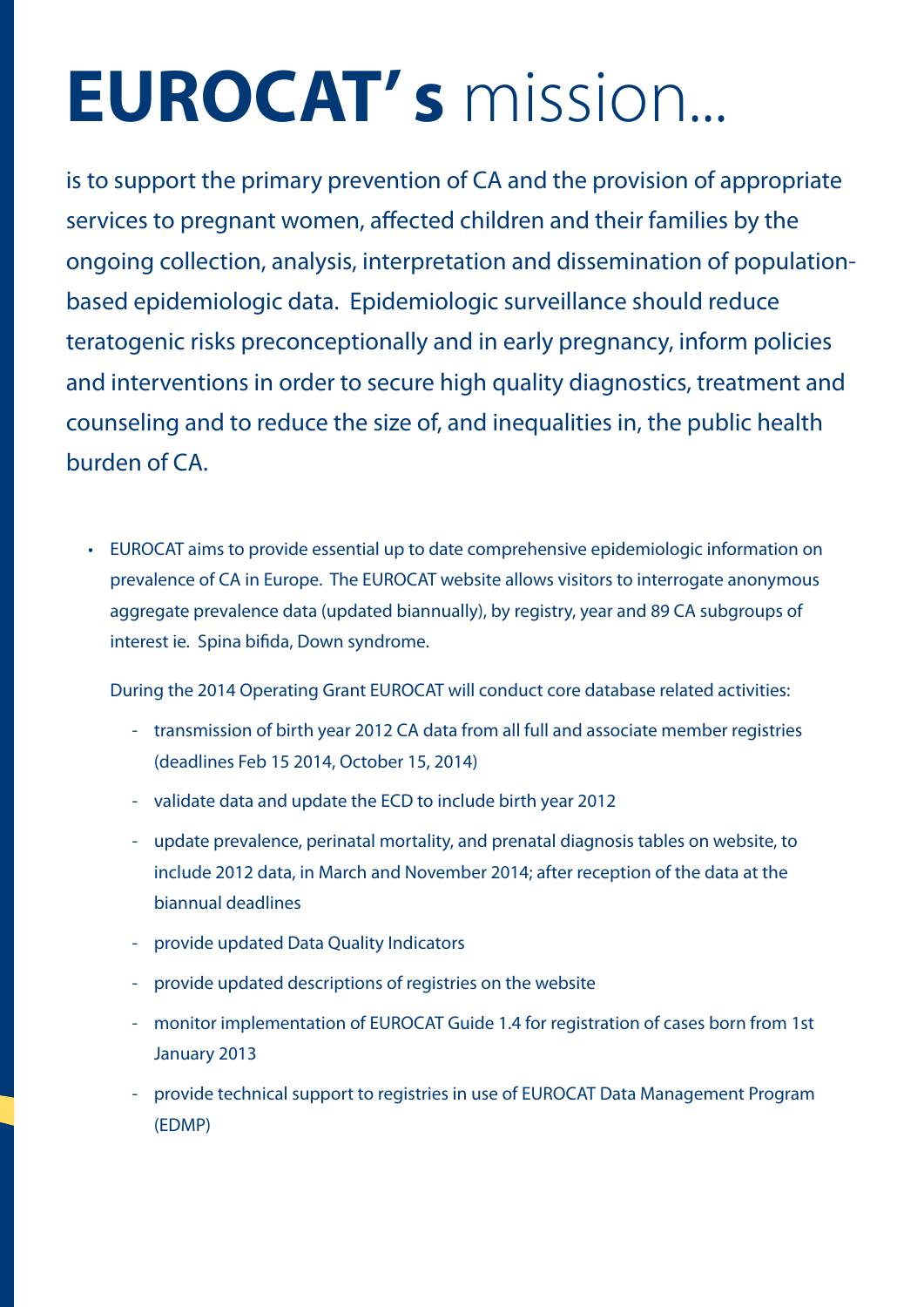#### **Access EUROCAT's Prevalence Tables Online**

**http://www.eurocat-network.eu/accessprevalencedata/prevalencetables**

#### **Access EUROCAT's Prenatal Detection Rate Tables Online**

**http://www.eurocat-network.eu/prenatalscreeninganddiagnosis/prenataldetection(pd)rates**

**Access EUROCAT's Guide – Instructions for the registration and surveillance of CA http://www.eurocat-network.eu/aboutus/datacollection guidelinesforregistration/guide1\_4**

#### **Access EUROCAT's Data Quality Indicators Online**

**http://www.eurocat-network.eu/aboutus/datacollection/dataquality/dataqualityindicators**

- EUROCAT serves as a reference centre in Europe for questions on coding and classification of CA. During 2014 EUROCAT's Coding and Classification committee will continue to:
	- work with the WHO's International Classification of Diseases Rare Disease Task Advisory Group to impart expertise for revision of the malformation chapter
	- update coding and classification tools as required to improve malformation coding within **FUROCAT**
	- review multiply malformed cases by medical geneticists within the committee
	- review epidemiological information on genetic syndromes for publication in website tables or papers
- EUROCAT values collaboration and mutual interdependence. All registries make a valuable contribution to, and derive benefit from, the European network irrespective of disciplinary, geographic, institutional or other origin. In 2014 EUROCAT will continue to operate its Registry Advisory Service and aims to establish new member registries in Europe collecting comparable, standardised data to enable the sharing of knowledge and expertise and a widening contribution to public health planning.
- Many CA are potentially preventable (eg. periconceptional folic acid to prevent neural tube defects) but total prevalence has not declined in recent decades. EUROCAT uses epidemiologic data to raise awareness of the need and potential to accelerate the slow progress towards reducing the number of affected live births, perinatal deaths and terminations. Many risk factors for CA are increasing: delayed childbearing, diabetes, obesity, assisted reproduction, use of medications, recreational drugs, and alcohol and smoking in some countries. EUROCAT surveillance is needed to evaluate the impact of these changes and measures taken to alleviate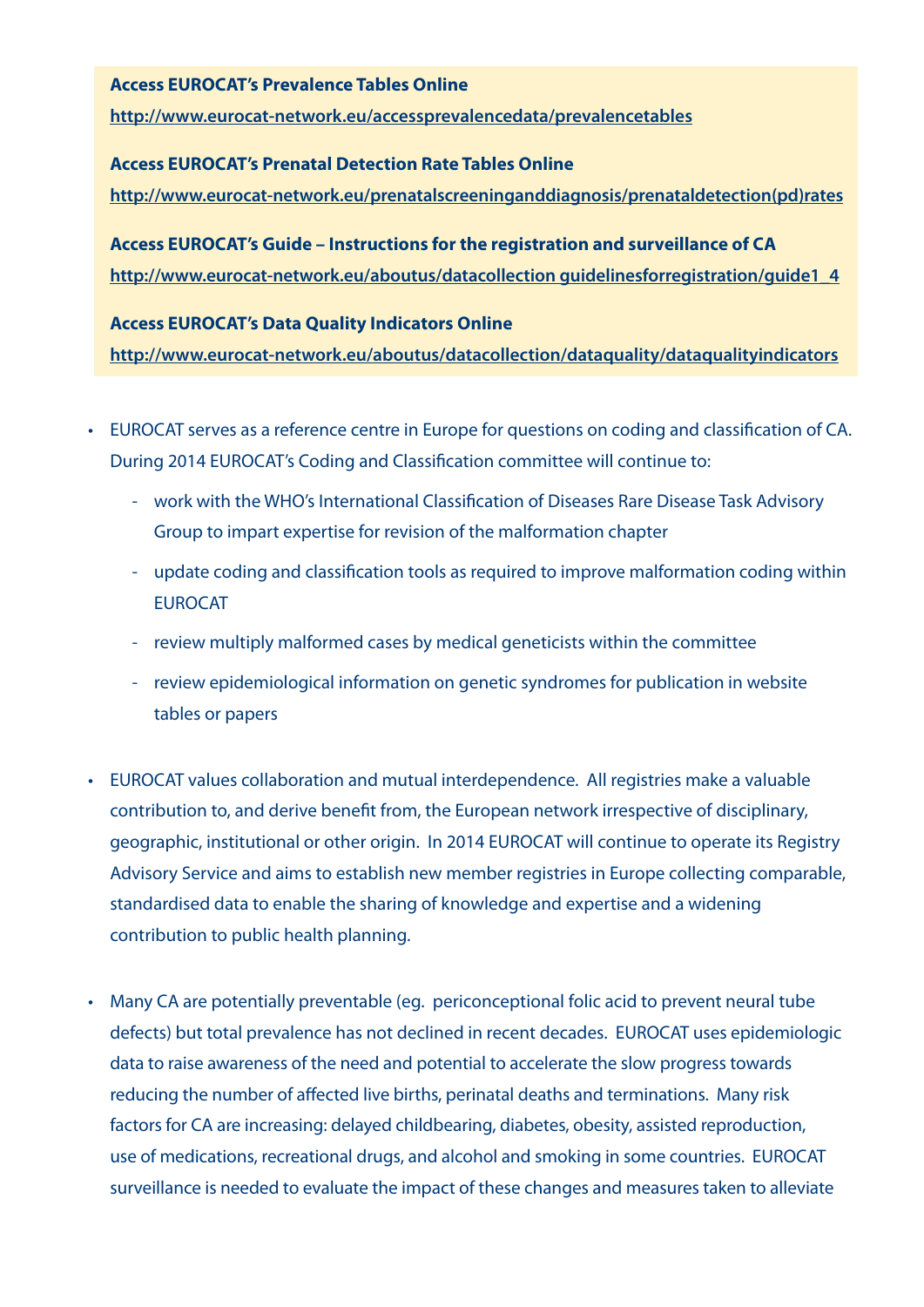them. In 2014 EUROCAT in collaboration with the European Centre for Disease Control will conduct analysis of EUROCAT data on congenital rubella.

EUROCAT in collaboration with EUROPLAN developed "Recommendations on Policies to be considered for Primary Prevention of CA in National Plans and Strategies on Rare Diseases". EUROCAT is liaising with EUROPLAN to discuss measures to monitor the inclusion, implementation and impact (across MS) of the recommendations in 2014 and beyond.

- Despite the thalidomide epidemic, there is still no effective postmarketing surveillance of drug use in pregnancy. The safety of most medications for use in early pregnancy is unknown, yet women, particularly those with chronic diseases, need safety information to guide treatment choices. During 2014 EUROCAT (in combination with EUROmediCAT, a daughter FP7 funded project) will continue to develop a European postmarketing pharmacovigilance tool in relation to medication use in pregnancy and risk of CA by building and analysing a population-based database of worldwide importance (now one of the largest data sources on CA with medication exposure in 1st trimester pregnancy worldwide), and by exploiting new possibilities for linkage with prescription data.
- The importance of rapid response to emerging health threats and clusters of CA has been illustrated by major safety concerns (e.g. thalidomide, Chernobyl, early invasive prenatal tests, swine flu). EUROCAT is the only organisation annually monitoring (including in 2014), on an EU, country and regional basis, trends and clusters of CA in time to detect signals of new and increasing teratogenic exposure that may require public health action. EUROCAT aims to monitor and respond to emerging health threats and exposures in a timely manner, and communicate the results to public health authorities.

**Access EUROCAT's Annual Statistical Monitoring Reports Online http://www.eurocat-network.eu/clustersandtrends/statisticalmonitoring/ statisticalmonitoringintroduction**

• Prenatal screening, diagnosis technology and policy are constantly changing, and unequally implemented across health systems and countries. EUROCAT population-based data on prenatal diagnosis, such as the proportion of cases prenatally diagnosed, the proportion first detected by different screening tests, the gestational age at diagnosis are of great value in evaluating these changes (including geographic inequalities) for individual types of CA, and pregnancy outcomes (including terminations). EUROCAT aims to assess the impact of developments in prenatal screening, diagnosis and policy at population level.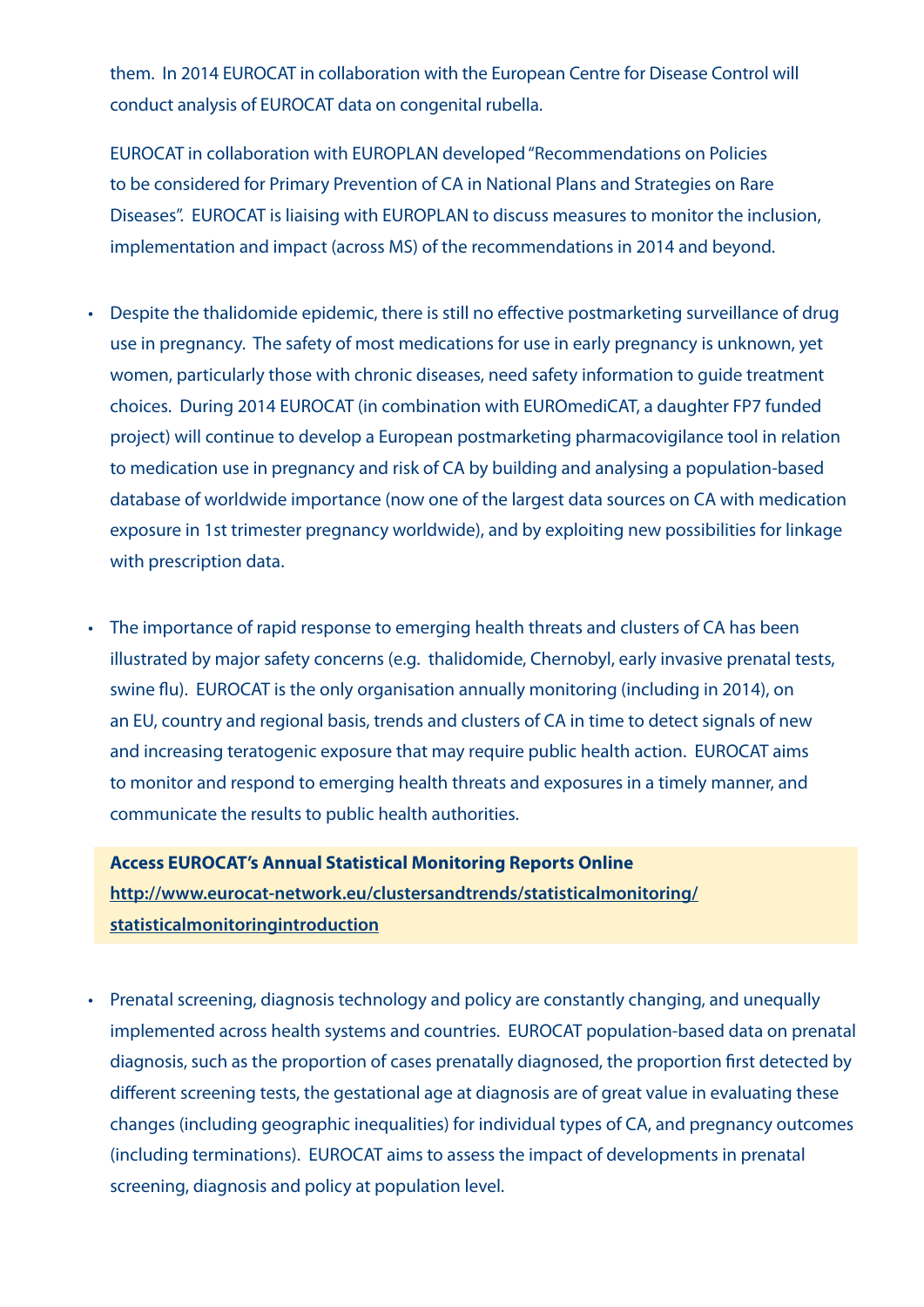## Operating Grant Activities

- **• Coordination:**  Prof. Helen Dolk (University of Ulster, UK)
- **• Future sustainability of EUROCAT:** Prof. Ingeborg Barisic (Croatia)
- **• Dissemination:** Prof. Ingeborg Barisic (Croatia)
- **• Evaluation:** Dr. Rhonda Curran (University of Ulster, UK)
- **• EUROCAT Central Database:** Dr. Maria Loane (University of Ulster, UK)
- **• Coding and Classification:** Dr. Ester Garne (Denmark)
- **• EUROCAT Network Procedures:** Dr. Rhonda Curran (University of Ulster, UK)
- **• Surveillance - publication of epidemiological tables on EUROCAT website:** Dr. Maria Loane (University of Ulster, UK)
- **• Surveillance - detection and investigation of clusters, trends and exposures:** Dr. Maria Loane (University of Ulster, UK)
- **• New Registries/Network Expansion/Registry Advisory Service:** Prof. Ingeborg Barisic (Croatia)
- **• Pharmacovigilance:** Prof. Helen Dolk (University of Ulster, UK)
- **• Annual Registry Leaders Meeting:** Dr. Rhonda Curran (University of Ulster, UK)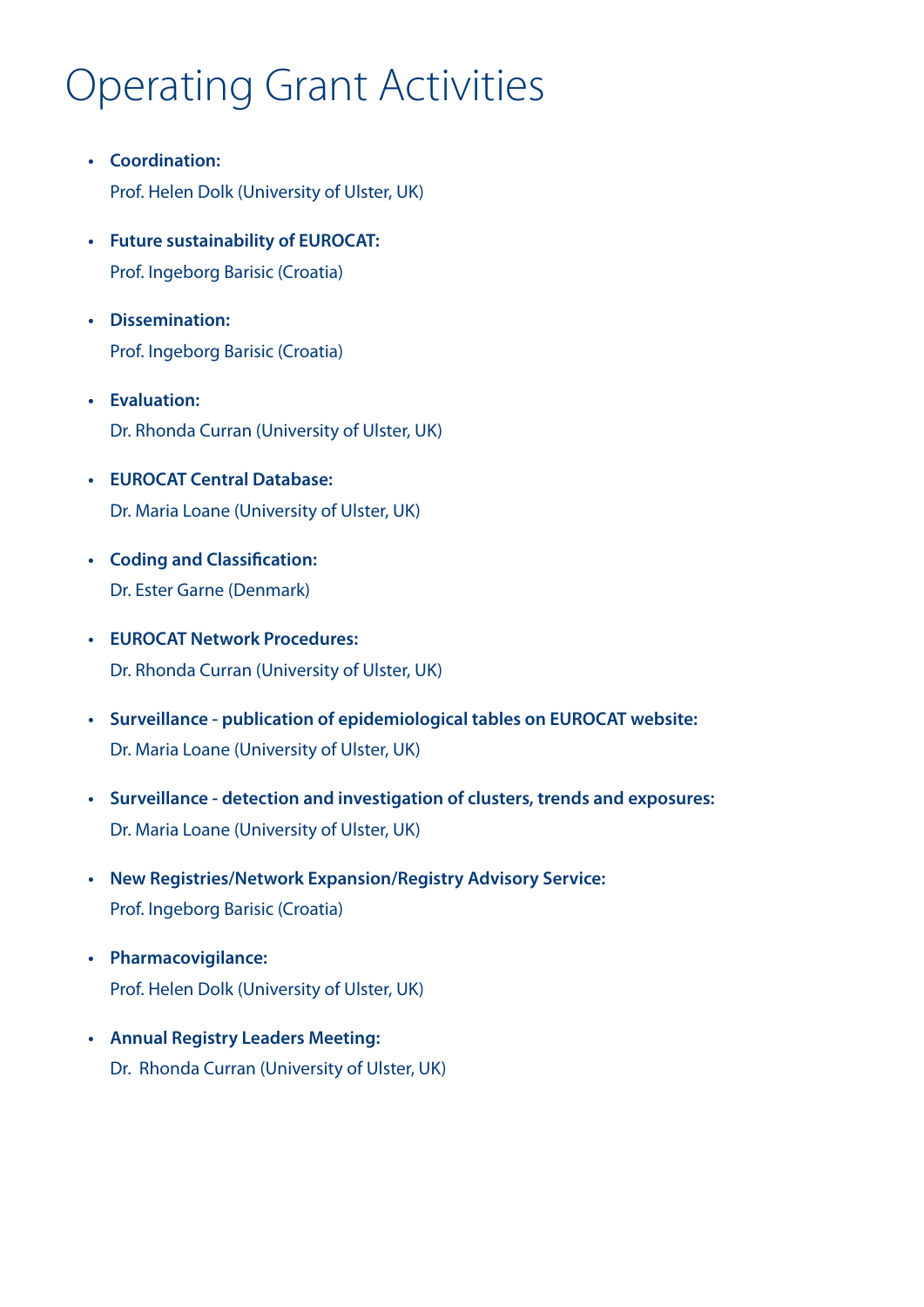## Strategic relevance and contribution to European policies

EUROCAT has EU added value concerning EU-level action in areas where national action is not feasible or effective, specifically for Rare Diseases. The Council Recommendation 2009 on an action in the field of Rare Diseases and the Commission Communication on Rare Diseases: Europe's Challenges 2008, recognise the need for registries and databases co-ordinated at European level, for pooling of expertise, improving the coding and classification of Rare Diseases, for comparable epidemiological data at EU level, and for identifying the possibilities for primary preventive measures, such as through the National Plans for Rare Diseases. Through a Rare Disease platform the EC aims to support and sustain registries/networks - key instruments in increasing knowledge of Rare Diseases, in developing clinical research and the only way to pool data in order to achieve a sufficient sample size for epidemiological and/or clinical research. EUROCAT achieves EU added value through:

- Pooling of data
- Comparison of data between countries
- Sharing of expertise/resources
- Joint approach to European public health questions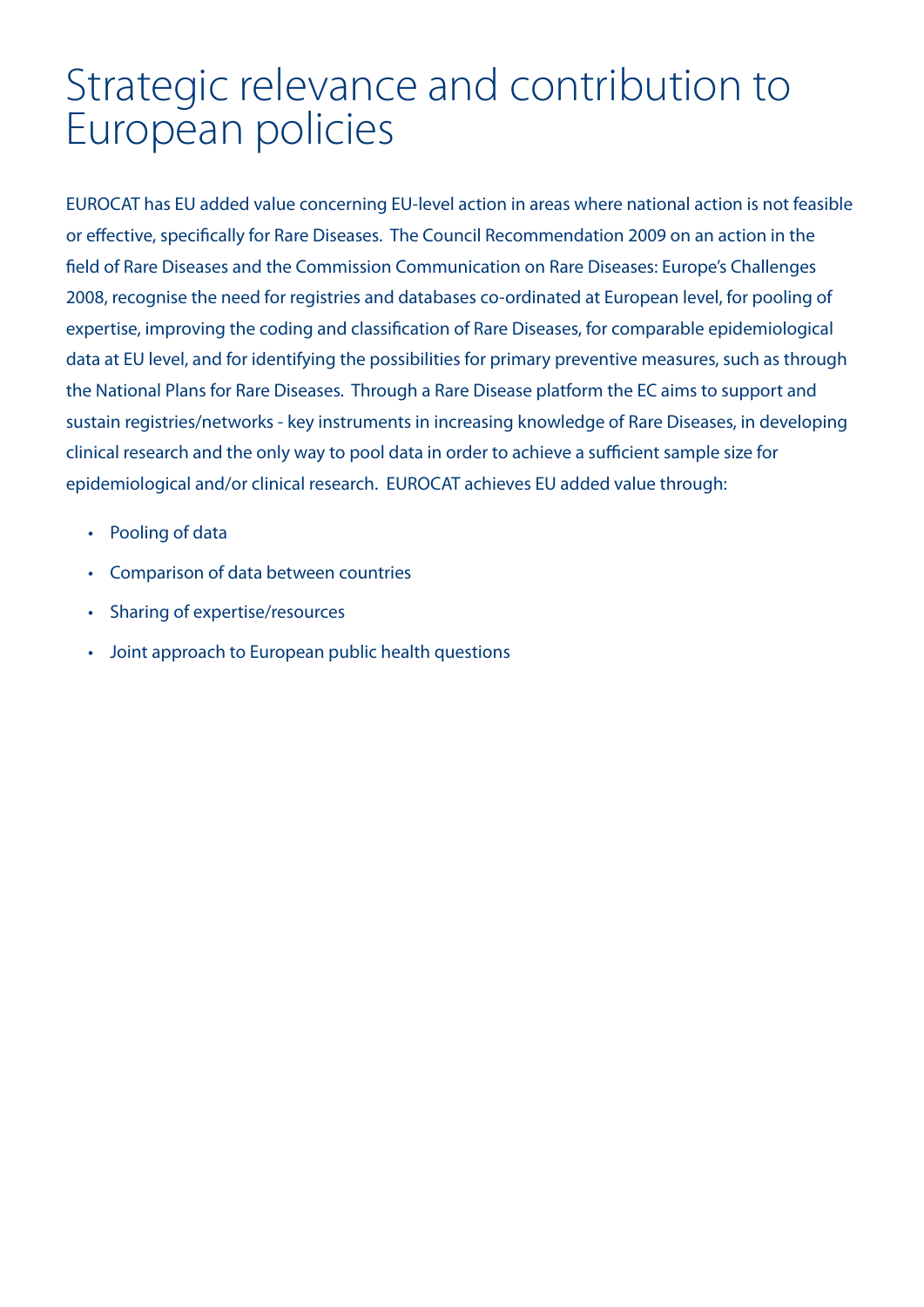## **EUROCAT** Project Leader

Prof. Helen Dolk University of Ulster, UK

### Steering Committee of **EUROCAT** Association

- Prof. Ingeborg Barisic (Croatia), President of the EUROCAT Association
- • Dr. Fabrizio Bianchi (Italy)
- • Dr. Ester Garne (Denmark)
- • Dr. Vera Nelen (Belgium)
- • Dr. Diana Wellesley (UK)
- • Dr. Babak Khoshnood (France) until June 2014
- • Dr. Amanda Neville (Italy) from June 2014

### **EUROCAT** Project Manager

Dr. Rhonda Curran University of Ulster, UK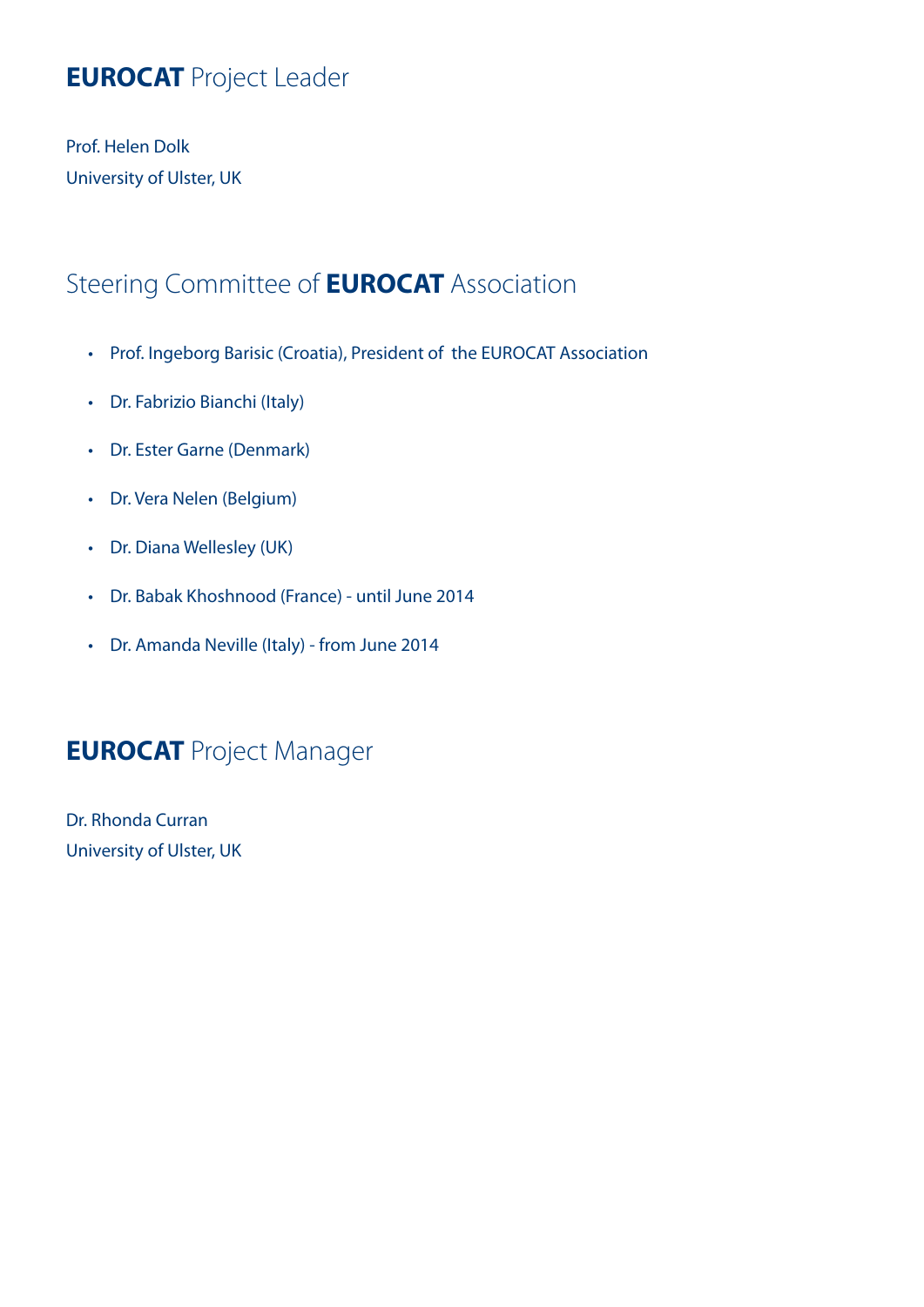## **EUROCAT** Full Member Registries

- • Prof. Martin Haeusler (Austria, Styria\*)
- • Dr. Vera Nelen (Belgium, Antwerp\*)
- Prof. Christine Verellen-Dumoulin (Belgium, Hainaut-Namur\*)
- Dr. Ingeborg Barisic (Croatia, Zagreb\*)
- Dr. Ester Garne (Denmark, Odense\*)
- • Dr. Babak Khoshnood (France, Paris\*)
- Dr. Hanitra Randrianaivo (France, Ile de la Reunion)
- • Dr. Bruno Schaub (France, French West Indies)
- • Dr. Annette Queisser-Luft (Germany, Mainz)
- • Dr. Anke Rissmann Germany, Saxony-Anhalt)
- • Dr. Melinda Csaky-Szunyogh (Hungary\*)
- Dr. Mary O'Mahony (Ireland, Cork & Kerry\*)
- • Dr. Bob McDonnell (Ireland, Dublin\*)
- Dr. Catherine Lynch (Ireland, South East\*)
- • Dr. Amanda Neville (Italy, Emilia Romagna\*)
- • Dr. Fabrizio Bianchi (Italy, Tuscany\*)
- • Dr. Miriam Gatt (Malta)
- Dr. Hermien de Walle (Acting) (Netherlands, North\*)
- Dr. Marta Ebbing (Norway\*)
- • Prof. Anna Latos-Bielenska (Poland, Wielkopolska\*)
- • Dr. Carlos Matias Dias (Portugal, South)
- • Dr. Larraitz Arriola (Spain, Basque Country)
- Dr. Oscar Zurriaga, Registry Leader (Spain, Valencia Region\*)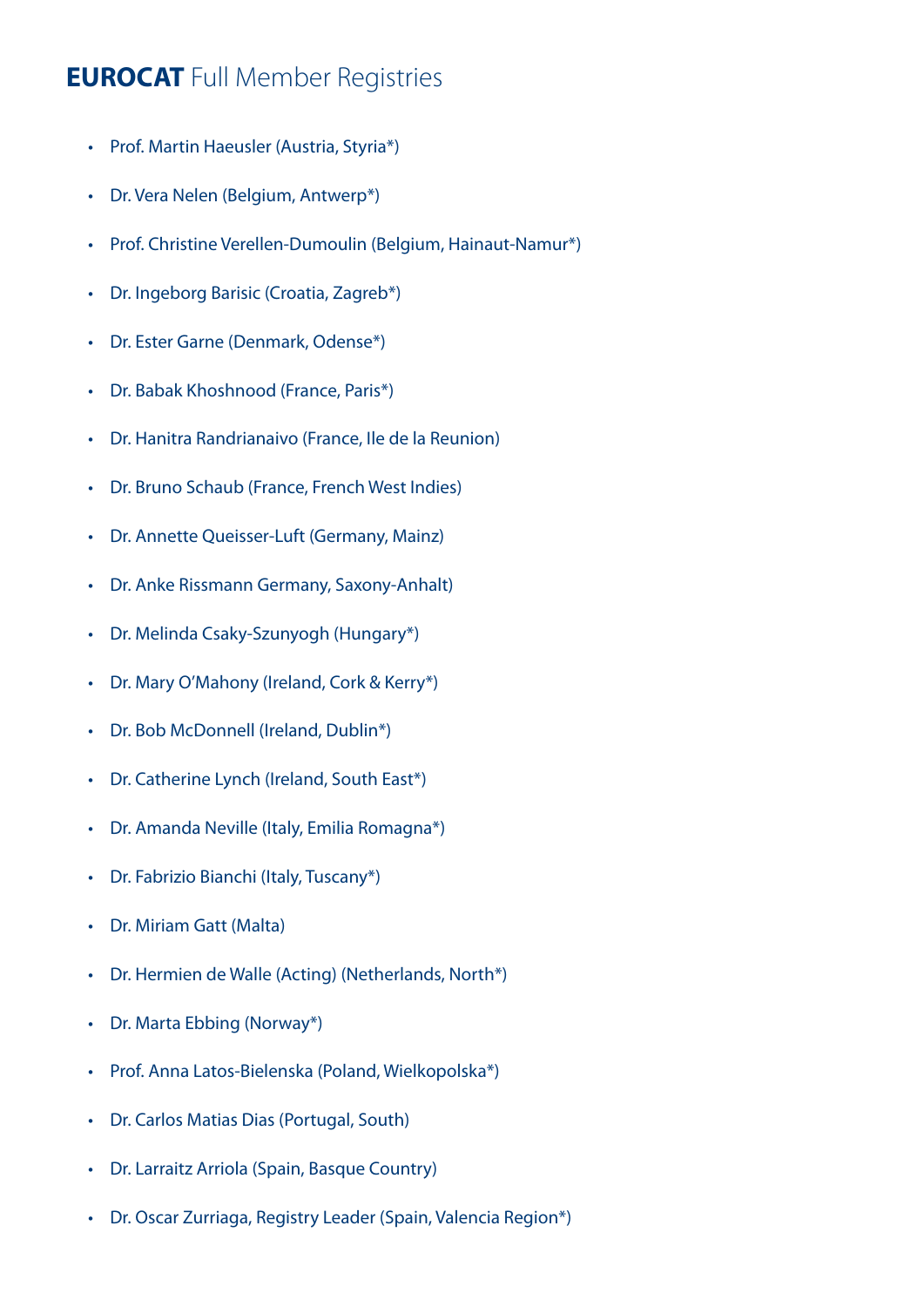- • Dr. Marie-Claude Addor (Switzerland, Vaud)
- • Dr. Natalya Zymak-Zakutnia (Ukraine, OMNI-Net)
- Ms. Sylvia Stoianova / Mr. Ben Wreyford (UK, SW England (SWCAR)\*)
- • Prof. Judith Rankin (UK, Northern England\*)
- Dr. Catherine Rounding (Acting) (UK, Thames Valley\*)
- Prof. Elizabeth Draper (UK, East Midlands & South Yorkshire\*)
- Mr. David Tucker (UK, Wales (CARIS)\*)
- Dr. Diana Wellesley (UK, Wessex\*)

### **EUROCAT** Associate Member Registries

- • Dr. Antonin Sipek (Czech Republic)
- • Dr. Annukka Ritvanen (Finland\*)
- • Dr. Emmanuelle Amar (France, Rhone-Alps (REMERA))
- • Dr. Anna Latos-Bielenska (Poland)
- Prof. Maria-Luisa Martinez-Frias (Spain, Hospital Network (ECEMC))
- • Dr. Karin Kallen (Sweden)

*\* The EUROCAT budget for 2014 is funded from the EU and from a Membership Fee from participating Full and Associate Member Registries*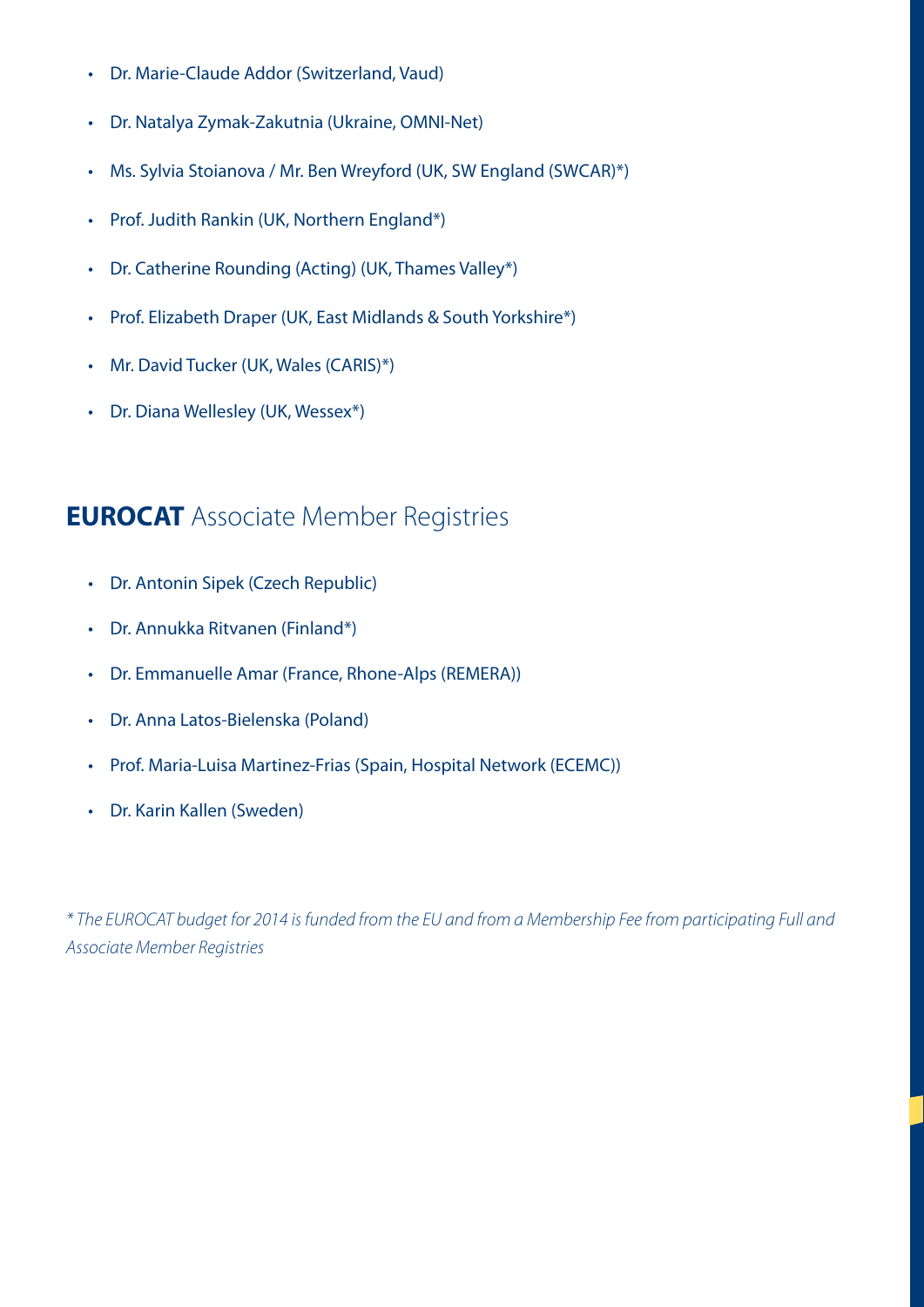*"Post 2014, EUROCAT will be moving to the EU Joint Research Centre at ISPRA in Italy, as part of the new Public Health Unit of the Institute for Health and Consumer Protection. This is a considerable success for EUROCAT in achieving a long term sustainable future."*

## For further information contact:

Barbara Norton, EUROCAT Administrator EUROCAT Central Registry Centre for Maternal, Fetal and Infant Research Institute of Nursing and Health Research Faculty of Life and Health Sciences University of Ulster, Shore Road Newtownabbey, Co Antrim Northern Ireland, BT37 0QB

**Tel:** +44 (0) 28 90366639 **Fax:** +44 (0) 28 90368341 **Email:** eurocat@ulster.ac.uk **Web:** http://www.eurocat-network.eu/